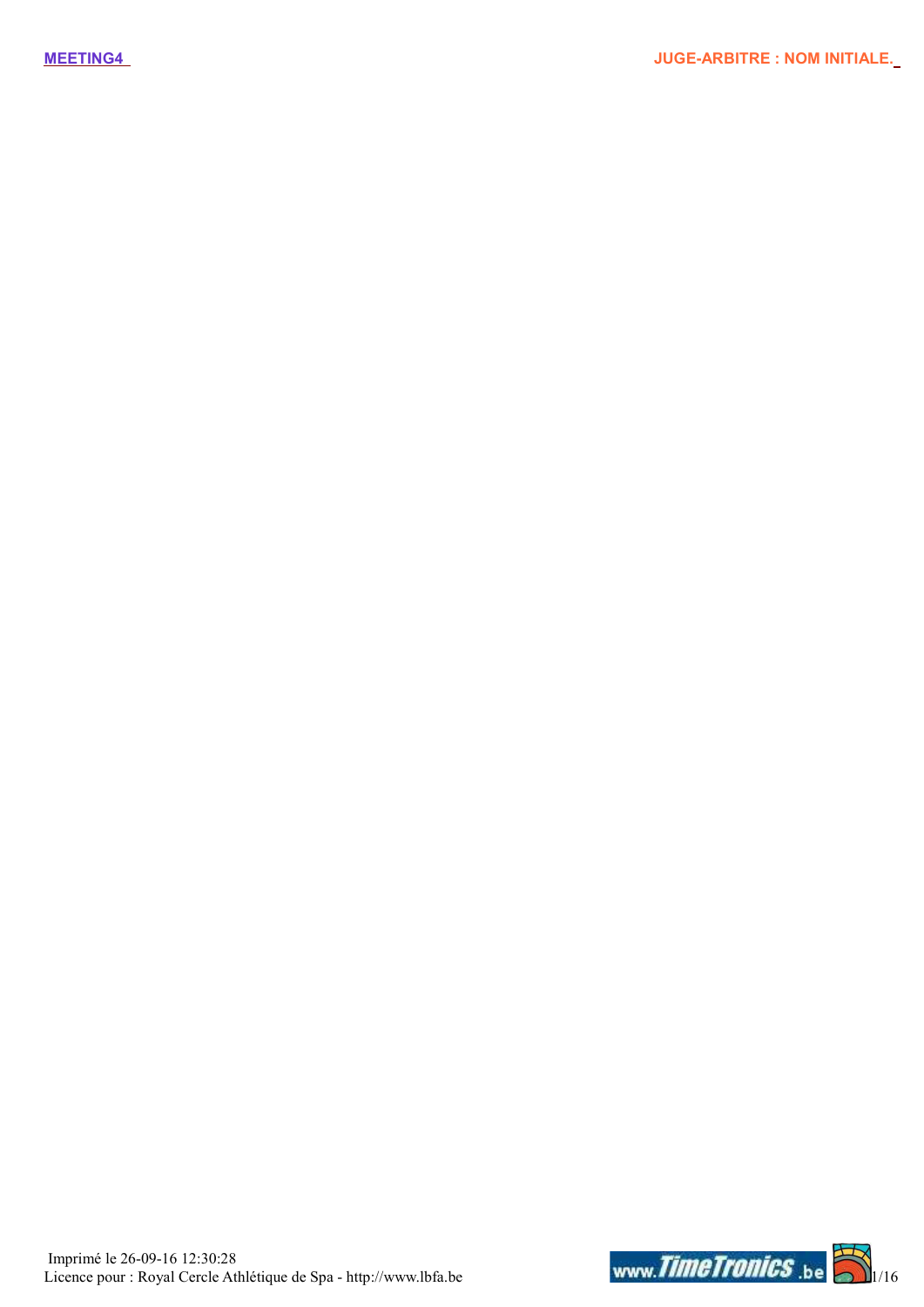**OFFICIEL** 

**OFFICIEL** 

**OFFICIEL** 

# Performance de l'évènement 1:60 mètres

(Benjamins (M))

### SÉRIE : 1

HORAIRE ANNONCÉ :  $13:15:00$ HORODATAGE DES RÉSULTATS : 13:20:45

|              | <b>Class. Doss. Nom</b> | Catégorie DdN Cercle Perf. Pts |      |                   |       |     | Pts Eq. Info |  |
|--------------|-------------------------|--------------------------------|------|-------------------|-------|-----|--------------|--|
|              | 49 Wouters, Antoine     | <b>BEN M</b>                   | 2007 | <b>HERV</b> 10.54 |       | 314 |              |  |
|              | 2 90139 Gilles, Alan    | <b>BEN M</b>                   | 2007 | <b>SPA</b>        | 10.71 | 282 |              |  |
|              | 785 Marchand, Léopold   | <b>BEN M</b>                   | 2008 | <b>MALM</b> 10.86 |       | 256 |              |  |
| 4            | 2 Goossens, Nicolas     | <b>BEN M</b>                   | 2007 | <b>SPA</b>        | 10.94 | 242 |              |  |
|              | 5 90144 Sirel, Rait     | <b>BEN M</b>                   | 2008 | <b>SPA</b>        | 12.16 | 77  |              |  |
| <sub>b</sub> | 276 Desonay, Nael       | <b>BEN M</b>                   | 2008 | <b>SPA</b>        | 12.79 | 25  |              |  |
|              |                         |                                |      |                   |       |     |              |  |

### SÉRIE: 2

HORAIRE ANNONCÉ : 13:25:00 HORODATAGE DES RÉSULTATS : 13:20:45

|   | <b>Class. Doss. Nom</b> | Catégorie DdN Cercle Perf. Pts |      |            |       |     | <b>Pts Eq.</b> Info |
|---|-------------------------|--------------------------------|------|------------|-------|-----|---------------------|
|   | 543 Morovich, Alexandre | <b>BEN M</b>                   | 2007 | RFCL 9.95  |       | 434 |                     |
| 2 | 580 Marchand, Simon     | <b>BEN M</b>                   | 2008 | <b>SPA</b> | 10.81 | 264 |                     |
|   | 508 Thomson, Valentin   | <b>BEN M</b>                   | 2008 | <b>SPA</b> | 11.17 | 205 |                     |
| 4 | 5 Havard, Florian       | <b>BEN M</b>                   | 2007 | <b>SPA</b> | 11.18 | 203 |                     |
|   | 5 90140 Matthys, Hugo   | <b>BEN M</b>                   | 2008 | <b>SPA</b> | 12.19 | 74  |                     |
| 6 | 4 Buche, Guillaume      | <b>BEN M</b>                   | 2008 | <b>SPA</b> | 12.32 | 61  |                     |

## SÉRIE: 3

HORAIRE ANNONCÉ : 13:35:00 HORODATAGE DES RÉSULTATS : 13:20:45

| <b>Class. Doss. Nom</b> | Catégorie DdN Cercle Perf. Pts Pts Eq. Info |      |           |           |     |  |
|-------------------------|---------------------------------------------|------|-----------|-----------|-----|--|
| 283 Beck, Adrien        | <b>BEN M</b>                                | 2008 | HF.       | 10.48     | 325 |  |
| 2 193 Devel, Adrien     | <b>BEN M</b>                                | 2007 |           | HF 10.89  | 250 |  |
| 3 1 Liégeois, Matéo     | <b>BEN M</b>                                | 2007 | SPA 10.92 |           | 245 |  |
| 4 90148 Spailier, Lubin | KAN M                                       | 2009 |           | SPA 11.76 | 122 |  |

# Performance de l'évènement 2: balle de hockey

(Benjamins (M))

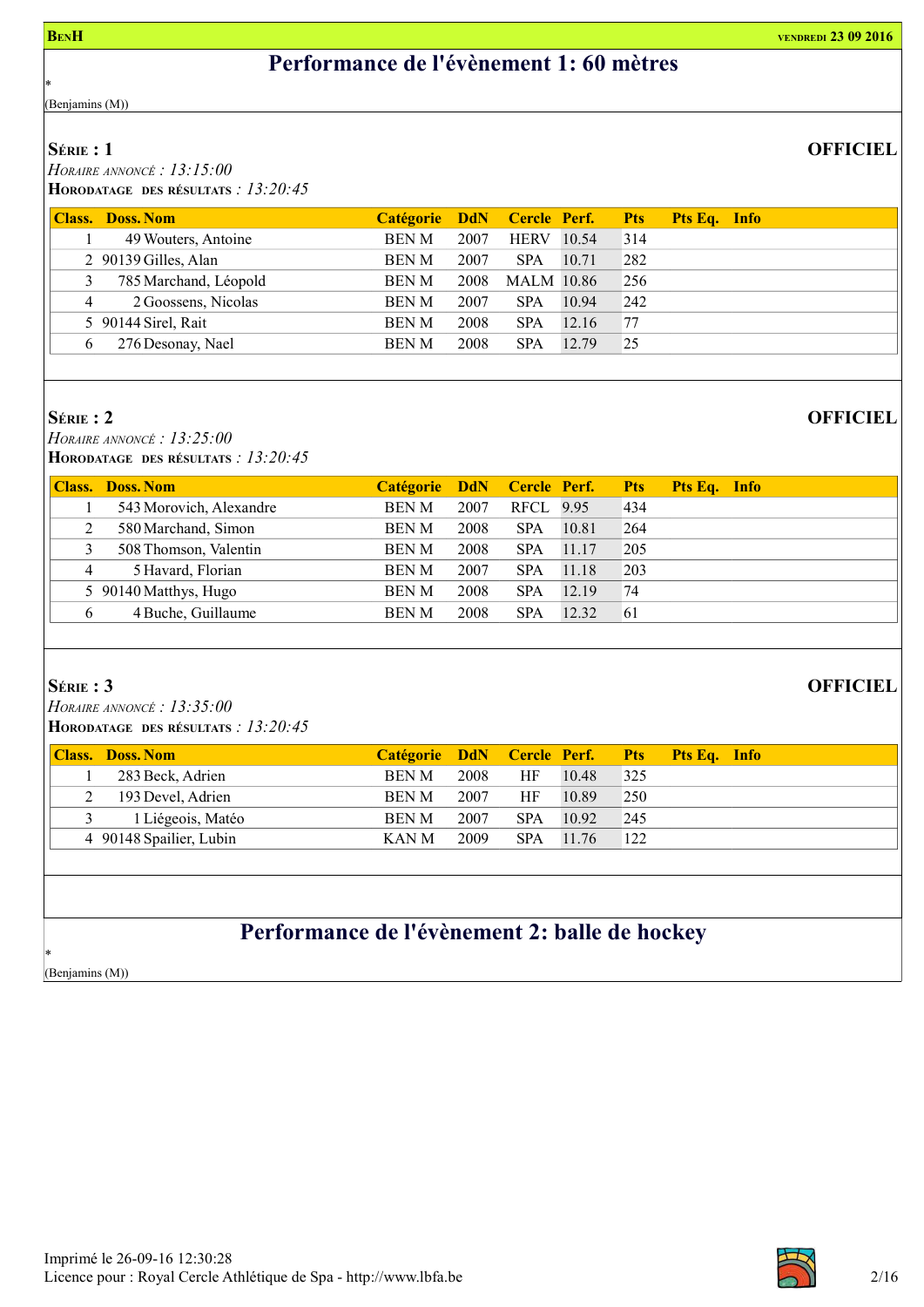#### **BENH**

**OFFICIEL** 

### **GROUPE: 1**

HORAIRE ANNONCÉ : 13:45:00 HORODATAGE DES RÉSULTATS : 15:09:15

|                | <b>Class. Doss. Nom</b>  | <b>Catégorie</b> | <b>DdN</b> | <b>Cercle Perf.</b> |       | <b>Pts</b> | Pts Eq. Info |  |
|----------------|--------------------------|------------------|------------|---------------------|-------|------------|--------------|--|
|                | 5 Havard, Florian        | <b>BENM</b>      | 2007       | <b>SPA</b>          | 23m83 | <b>200</b> |              |  |
| 2              | 283 Beck, Adrien         | <b>BEN M</b>     | 2008       | HF                  | 21m67 | 173        |              |  |
| 3              | 49 Wouters, Antoine      | <b>BENM</b>      | 2007       | <b>HERV</b>         | 20m43 | 157        |              |  |
| 4              | 785 Marchand, Léopold    | <b>BEN M</b>     | 2008       | <b>MALM 20m37</b>   |       | 156        |              |  |
| 5 <sup>1</sup> | 2 Goossens, Nicolas      | <b>BEN M</b>     | 2007       | <b>SPA</b>          | 20m15 | 154        |              |  |
|                | 6 90144 Sirel, Rait      | <b>BENM</b>      | 2008       | <b>SPA</b>          | 19m48 | 145        |              |  |
|                | 7 90140 Matthys, Hugo    | <b>BEN M</b>     | 2008       | <b>SPA</b>          | 18m99 | 139        |              |  |
| 8              | 508 Thomson, Valentin    | <b>BEN M</b>     | 2008       | <b>SPA</b>          | 18m51 | 133        |              |  |
| 9              | 193 Devel, Adrien        | <b>BENM</b>      | 2007       | HF                  | 17m93 | 126        |              |  |
| 10             | 580 Marchand, Simon      | <b>BEN M</b>     | 2008       | <b>SPA</b>          | 16m46 | 107        |              |  |
| 11             | 90139 Gilles, Alan       | <b>BENM</b>      | 2007       | <b>SPA</b>          | 16m36 | 106        |              |  |
|                | 12 90148 Spailier, Lubin | KAN M            | 2009       | <b>SPA</b>          | 14m67 | 85         |              |  |
| 13             | 276 Desonay, Nael        | <b>BEN M</b>     | 2008       | <b>SPA</b>          | 13m73 | 73         |              |  |
| 14             | 1 Liégeois, Matéo        | <b>BEN M</b>     | 2007       | <b>SPA</b>          | 12m71 | 61         |              |  |
| 15             | 4 Buche, Guillaume       | <b>BEN M</b>     | 2008       | <b>SPA</b>          | 8m91  | 15         |              |  |

# Performance de l'évènement 3: 600 mètres

(Benjamins (M))

### SÉRIE: 1

HORAIRE ANNONCÉ : 14:45:00 HORODATAGE DES RÉSULTATS : 16:43:40

| <b>Class.</b>  | <b>Doss. Nom</b>         | <b>Catégorie</b> | <b>DdN</b> | Cercle Perf. |              | <b>Pts</b> | Pts Eq. Info |  |
|----------------|--------------------------|------------------|------------|--------------|--------------|------------|--------------|--|
|                | 785 Marchand, Léopold    | <b>BEN M</b>     | 2008       |              | MALM 2:05.58 | 484        |              |  |
| $\overline{2}$ | 580 Marchand, Simon      | <b>BENM</b>      | 2008       | <b>SPA</b>   | 2:09.86      | 426        |              |  |
| 3              | 283 Beck, Adrien         | <b>BEN M</b>     | 2008       | HF           | 2:10.58      | 416        |              |  |
| 4              | 193 Devel, Adrien        | <b>BENM</b>      | 2007       | HF           | 2:13.05      | 385        |              |  |
|                | 5 90139 Gilles, Alan     | <b>BENM</b>      | 2007       | <b>SPA</b>   | 2:14.39      | 368        |              |  |
| 6              | 2 Goossens, Nicolas      | <b>BEN M</b>     | 2007       | <b>SPA</b>   | 2:16.76      | 339        |              |  |
| 7              | 508 Thomson, Valentin    | <b>BEN M</b>     | 2008       | <b>SPA</b>   | 2:21.76      | 282        |              |  |
| 8              | 5 Havard, Florian        | <b>BENM</b>      | 2007       | <b>SPA</b>   | 2:22.35      | 276        |              |  |
| 9              | 1 Liégeois, Matéo        | <b>BENM</b>      | 2007       | <b>SPA</b>   | 2:26.26      | 235        |              |  |
| 10             | 49 Wouters, Antoine      | <b>BENM</b>      | 2007       | <b>HERV</b>  | 2:26.88      | 229        |              |  |
| 11             | 90144 Sirel, Rait        | <b>BEN M</b>     | 2008       | <b>SPA</b>   | 2:27.62      | 222        |              |  |
|                | 12 90148 Spailier, Lubin | <b>KANM</b>      | 2009       | <b>SPA</b>   | 2:32.75      | 175        |              |  |
|                | 13 90140 Matthys, Hugo   | <b>BEN M</b>     | 2008       | <b>SPA</b>   | 2:43.51      | 93         |              |  |
| 14             | 4 Buche, Guillaume       | <b>BENM</b>      | 2008       | <b>SPA</b>   | 2:52.05      | 45         |              |  |
| 15             | 276 Desonay, Nael        | <b>BEN M</b>     | 2008       | <b>SPA</b>   | $3:21.88$ 0  |            |              |  |

#### **BENF**

**VENDREDI 23 09 2016** 

# Performance de l'évènement 4: 60 mètres

(Benjamines (F))



**OFFICIEL**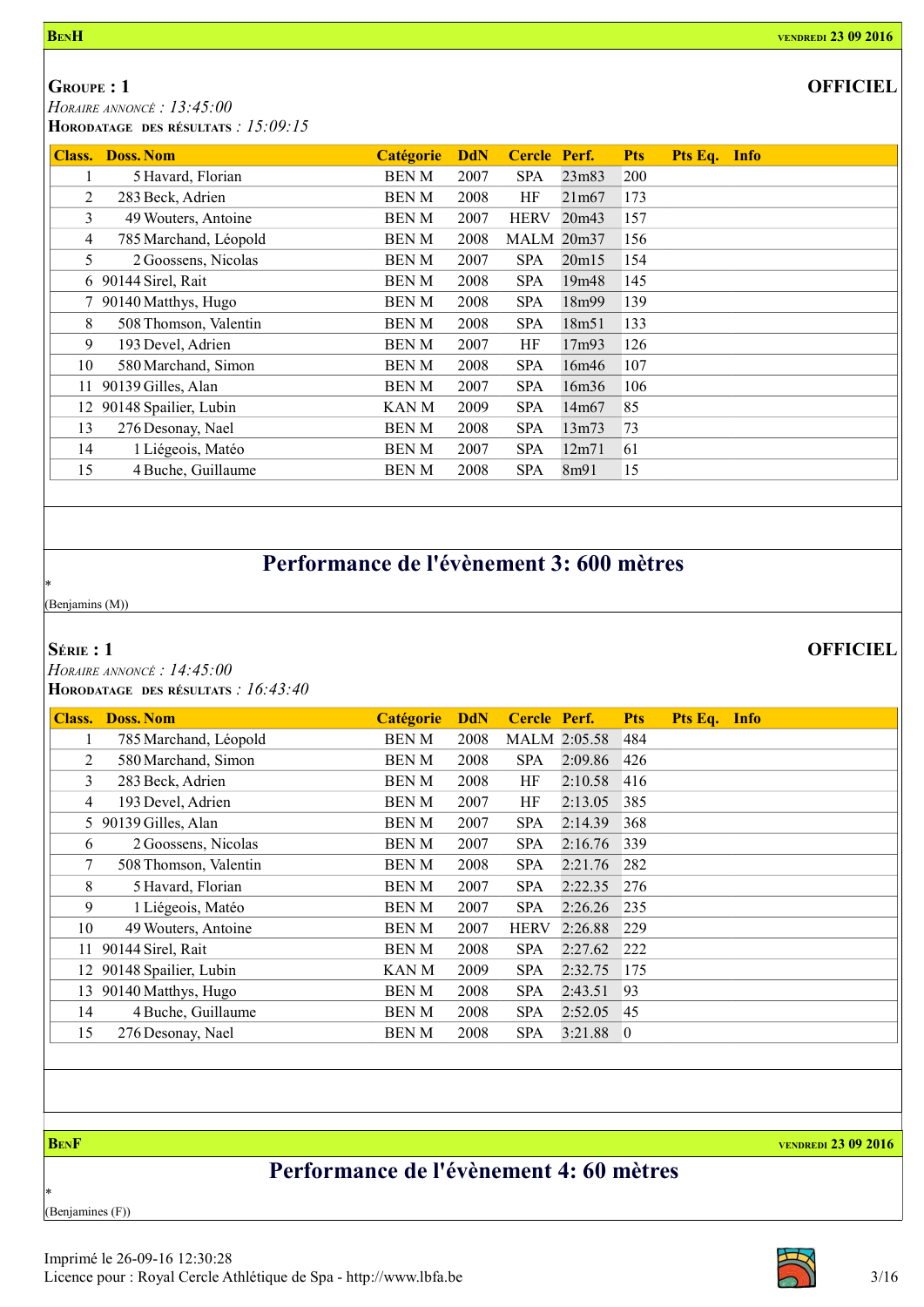#### **BENF**

## **OFFICIEL**

**OFFICIEL** 

**OFFICIEL** 

SÉRIE: 1

HORAIRE ANNONCÉ : 13:00:00 HORODATAGE DES RÉSULTATS : 13:15:34

| <b>Class.</b> | Doss, Nom              | Catégorie DdN Cercle Perf. Pts |      |            |       |     | Pts Eq. Info |
|---------------|------------------------|--------------------------------|------|------------|-------|-----|--------------|
|               | 2112 Lemaire, Céleste  | <b>BEN F</b>                   | 2007 | <b>SPA</b> | 10.02 | 419 |              |
|               | 2113 Garsoux, Eden     | <b>BENF</b>                    | 2008 | <b>SPA</b> | 10.43 | 335 |              |
| 3             | 2372 Guillemin, Éloïse | <b>BENF</b>                    | 2007 | HF.        | 10.65 | 293 |              |
| 4             | 2001 Mattart, Louise   | <b>BENF</b>                    | 2007 | <b>SPA</b> | 10.70 | 284 |              |
|               | 5 2178 Pyr, Elodie     | <b>BENF</b>                    | 2007 | HF.        | 10.83 | 261 |              |
| 6             | 2351 Evrard, Lucie     | <b>BENF</b>                    | 2008 | <b>SPA</b> | 10.94 | 242 |              |
|               | 2353 Lemaire, Eloise   | <b>BENF</b>                    | 2008 | <b>SPA</b> | 11.75 | 123 |              |

## $S$ érie: 2

HORAIRE ANNONCÉ :  $13:10:00$ HORODATAGE DES RÉSULTATS : 13:15:34

|   | <b>Class. Doss. Nom</b> | Catégorie DdN Cercle Perf. |      |                   |       | <b>Pts</b> | Pts Eq. Info |  |
|---|-------------------------|----------------------------|------|-------------------|-------|------------|--------------|--|
|   | 2446 Dethier, Sophie    | <b>BENF</b>                | 2007 | <b>MALM</b> 10.30 |       | 361        |              |  |
|   | 2 90141 Julémont, Sarah | <b>BENF</b>                | 2007 | RFCL 10.52        |       | 317        |              |  |
| 3 | 2364 Pirotte, Éloïse    | <b>BENF</b>                | 2007 | <b>MALM</b> 10.70 |       | 284        |              |  |
|   | 4 90138 Lecler, Pauline | <b>BENF</b>                | 2007 | HF                | 10.85 | 257        |              |  |
|   | 5 90143 Sirel, Liisa    | <b>BENF</b>                | 2007 | <b>SPA</b>        | 11.60 | 142        |              |  |
|   | 6 90146 Torresin, hawi  | <b>BENF</b>                | 2008 | <b>SPA</b>        | 11.65 | 136        |              |  |
|   | 7 90147 Asa, Melis      | <b>BENF</b>                | 2008 | <b>HERV</b>       | 11.78 | 119        |              |  |
| 8 | 2369 Rassart, Cloé      | <b>BENF</b>                | 2007 | <b>SPA</b>        | 11.81 | 115        |              |  |
|   |                         |                            |      |                   |       |            |              |  |

# Performance de l'évènement 5: saut en hauteur

(Benjamines (F))

## **GROUPE: 1**

HORAIRE ANNONCÉ : 13:30:00 HORODATAGE DES RÉSULTATS : 15:03:59

| Class.       | <b>Doss. Nom</b>        | <b>Catégorie</b> | <b>DdN</b> | <b>Cercle Perf.</b> |                   | <b>Pts</b>   | Pts Eq. Info |
|--------------|-------------------------|------------------|------------|---------------------|-------------------|--------------|--------------|
|              | 2178 Pyr, Elodie        | <b>BENF</b>      | 2007       | HF                  | 1 <sub>m00</sub>  | 194          |              |
| 2            | 2001 Mattart, Louise    | <b>BENF</b>      | 2007       | <b>SPA</b>          | 0m95              | 156          |              |
|              | 2 90143 Sirel, Liisa    | <b>BENF</b>      | 2007       | <b>SPA</b>          | 0m95              | 156          |              |
| $\mathbf{2}$ | 2112 Lemaire, Céleste   | <b>BENF</b>      | 2007       | <b>SPA</b>          | 0m95              | 156          |              |
| 5            | 2369 Rassart, Cloé      | <b>BENF</b>      | 2007       | <b>SPA</b>          | 0 <sub>m</sub> 90 | 119          |              |
| 5.           | 2364 Pirotte, Éloïse    | <b>BENF</b>      | 2007       | MALM 0m90           |                   | 119          |              |
| 5            | 2446 Dethier, Sophie    | <b>BENF</b>      | 2007       | MALM 0m90           |                   | 119          |              |
|              | 5 90146 Torresin, hawi  | <b>BENF</b>      | 2008       | <b>SPA</b>          | 0 <sub>m90</sub>  | 119          |              |
|              | 9 90138 Lecler, Pauline | <b>BENF</b>      | 2007       | HF                  | 0 <sub>m85</sub>  | 86           |              |
| 9            | 2372 Guillemin, Éloïse  | <b>BENF</b>      | 2007       | HF                  | 0 <sub>m85</sub>  | 86           |              |
| 9            | 2113 Garsoux, Eden      | <b>BENF</b>      | 2008       | <b>SPA</b>          | 0 <sub>m85</sub>  | 86           |              |
| 9            | 2351 Evrard, Lucie      | <b>BENF</b>      | 2008       | <b>SPA</b>          | 0m85              | 86           |              |
|              | 90147 Asa, Melis        | <b>BENF</b>      | 2008       | <b>HERV</b>         | NM                | $\mathbf{0}$ |              |
|              |                         |                  |            |                     |                   |              |              |

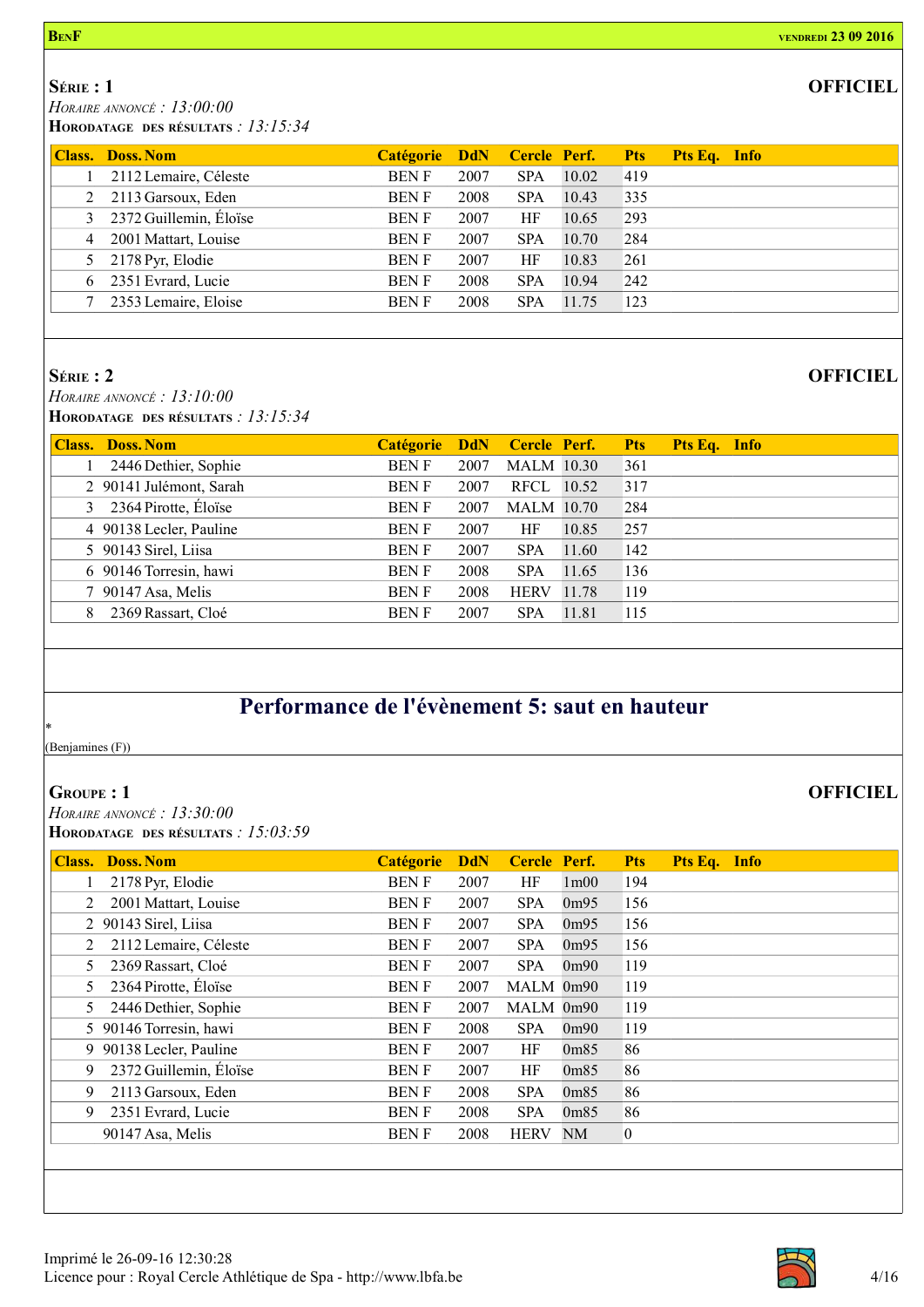# Performance de l'évènement 6: 600 mètres

(Benjamines (F))

## SÉRIE : 1

HORAIRE ANNONCÉ : 14:30:00 HORODATAGE DES RÉSULTATS : 16:44:19

| <b>Class.</b> | <b>Doss. Nom</b>         | <b>Catégorie</b> | <b>DdN</b> | Cercle Perf. |              | <b>Pts</b>     | Pts Eq. Info |  |
|---------------|--------------------------|------------------|------------|--------------|--------------|----------------|--------------|--|
|               | 2446 Dethier, Sophie     | <b>BENF</b>      | 2007       |              | MALM 2:05.25 | 489            |              |  |
| 2             | 2112 Lemaire, Céleste    | <b>BENF</b>      | 2007       | <b>SPA</b>   | 2:07.37      | 459            |              |  |
| 3             | 2364 Pirotte, Éloïse     | <b>BENF</b>      | 2007       |              | MALM 2:18.40 | 320            |              |  |
| 4             | 2372 Guillemin, Éloïse   | <b>BENF</b>      | 2007       | HF           | 2:22.65      | 273            |              |  |
| 5.            | 2113 Garsoux, Eden       | <b>BENF</b>      | 2008       | <b>SPA</b>   | 2:23.39      | 265            |              |  |
| 6             | 2351 Evrard, Lucie       | <b>BENF</b>      | 2008       | <b>SPA</b>   | 2:24.42      | 254            |              |  |
|               | 2001 Mattart, Louise     | <b>BENF</b>      | 2007       | <b>SPA</b>   | 2:26.54      | 233            |              |  |
|               | 8 90138 Lecler, Pauline  | <b>BENF</b>      | 2007       | HF           | 2:28.01      | 218            |              |  |
| 9             | 2178 Pyr, Elodie         | <b>BENF</b>      | 2007       | HF           | 2:29.69      | 202            |              |  |
|               | 10 90141 Julémont, Sarah | <b>BENF</b>      | 2007       | <b>RFCL</b>  | 2:31.50      | 186            |              |  |
| 11            | 2369 Rassart, Cloé       | <b>BENF</b>      | 2007       | <b>SPA</b>   | 2:35.24      | 154            |              |  |
|               | 12 90146 Torresin, hawi  | <b>BENF</b>      | 2008       | <b>SPA</b>   | 2:37.64      | <sup>135</sup> |              |  |
| 13            | 2353 Lemaire, Eloise     | <b>BENF</b>      | 2008       | <b>SPA</b>   | 2:42.02      | 103            |              |  |
|               | 14 90147 Asa, Melis      | <b>BENF</b>      | 2008       | <b>HERV</b>  | 2:45.41      | 81             |              |  |
|               | 15 90143 Sirel, Liisa    | <b>BENF</b>      | 2007       | <b>SPA</b>   | 2:50.12      | 55             |              |  |

**PUPH** 

# Performance de l'évènement 7: lancer du disque 0,600kg

(Pupilles (M))

## **GROUPE: 1**

HORAIRE ANNONCÉ : 13:00:00 HORODATAGE DES RÉSULTATS : 13:46:39

| Class. | Doss, Nom              | <b>Catégorie</b> | <b>DdN</b> | Cercle Perf. |       | <b>Pts</b> | Pts Eq. Info |  |
|--------|------------------------|------------------|------------|--------------|-------|------------|--------------|--|
|        | 2735 Mestrez, Virgil   | PUP <sub>M</sub> | 2006       | HF           | 20m11 | 297        |              |  |
|        | 2699 Garsoux, Clement  | PUP M            | 2006       | <b>SPA</b>   | 16m17 | 218        |              |  |
| 3      | 2737 Delbushaye, Ethan | PUP M            | 2005       | HF           | 16m16 | 218        |              |  |
| 4      | 2705 Meiers, Mathis    | PUP M            | 2005       | HF           | 13m90 | 174        |              |  |
| 5      | 3075 Lawarree, Cyril   | PUP M            | 2005       | <b>SPA</b>   | 12m40 | 145        |              |  |
| 6      | 2938 Jurion, Cyril     | PUP M            | 2005       | <b>SPA</b>   | 11m34 | 125        |              |  |
|        | 2433 Peeters, Lucien   | PUP M            | 2006       | <b>SPA</b>   | 10m96 | 118        |              |  |
|        | 8 90145 Christian, Tom | PUP <sub>M</sub> | 2006       | MALM 9m72    |       | 95         |              |  |
| 9      | 2434 Bissot, Dylan     | PUP <sub>M</sub> | 2005       | <b>SPA</b>   | 9m43  | 90         |              |  |
| 10     | 3029 Christian, Theo   | PUP M            | 2006       | MALM 8m37    |       | 70         |              |  |

# Performance de l'évènement 8: saut en longueur sv

(Pupilles (M))



**OFFICIEL** 

**OFFICIEL** 

**VENDREDI 23 09 2016**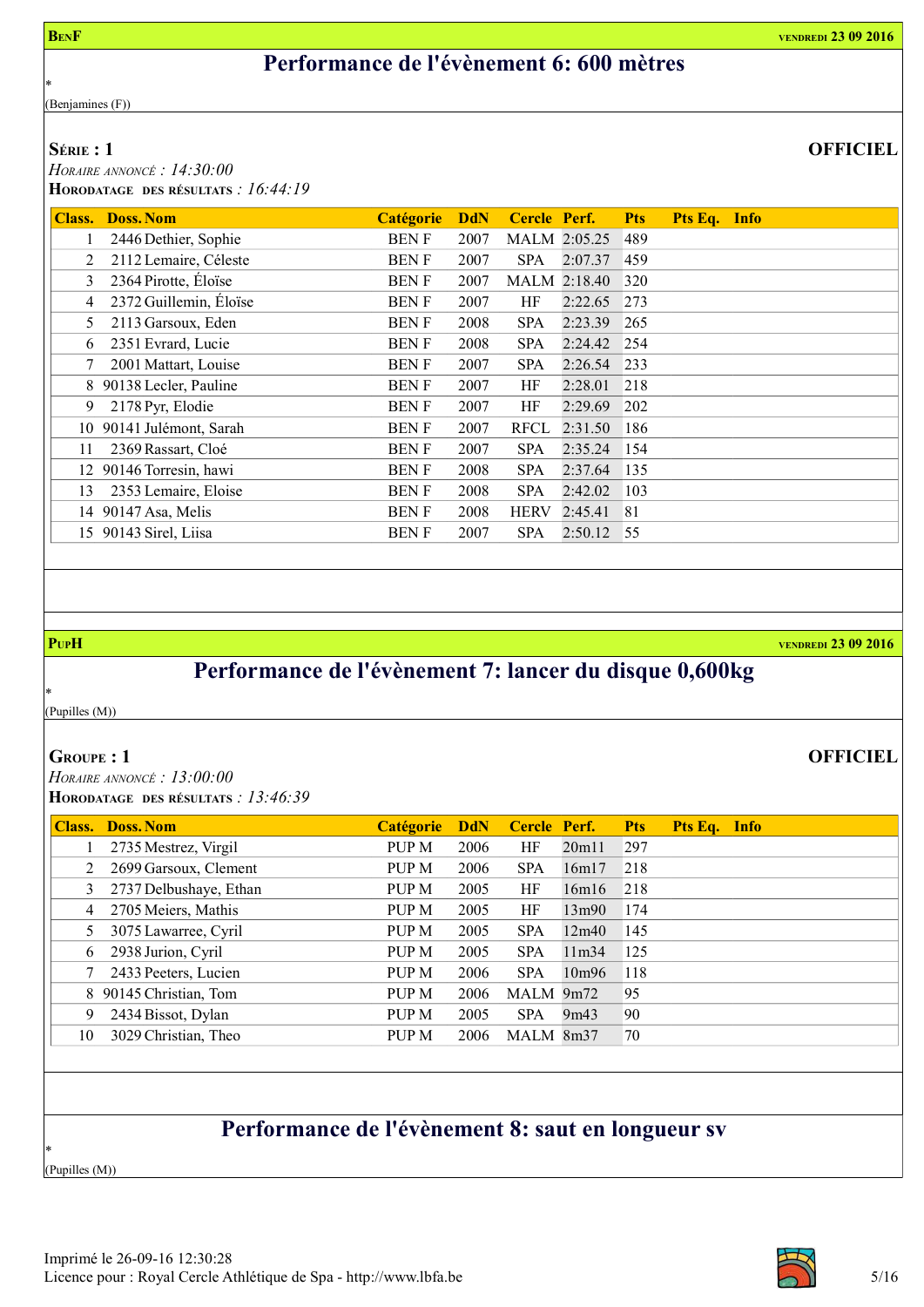#### **PUPH**

**OFFICIEL** 

**OFFICIEL** 

### **GROUPE: 1**

HORAIRE ANNONCÉ : 14:00:00 HORODATAGE DES RÉSULTATS : 15:07:08

| <b>Class.</b> | Doss, Nom                   | <b>Catégorie</b> | <b>DdN</b> | Cercle Perf. |      | <b>Pts</b> | Pts Eq. Info |  |
|---------------|-----------------------------|------------------|------------|--------------|------|------------|--------------|--|
|               | 2699 Garsoux, Clement       | PUP M            | 2006       | <b>SPA</b>   | 3m92 | 335        |              |  |
| 2             | 2705 Meiers, Mathis         | PUP <sub>M</sub> | 2005       | HF           | 3m87 | 324        |              |  |
| 3             | 2735 Mestrez, Virgil        | PUP M            | 2006       | HF           | 3m62 | 267        |              |  |
| 4             | 2433 Peeters, Lucien        | PUP <sub>M</sub> | 2006       | <b>SPA</b>   | 3m38 | 216        |              |  |
| 5             | 3075 Lawarree, Cyril        | PUP <sub>M</sub> | 2005       | <b>SPA</b>   | 3m33 | 205        |              |  |
| 6             | 2737 Delbushaye, Ethan      | PUP <sub>M</sub> | 2005       | HF           | 3m22 | 183        |              |  |
|               | 3029 Christian, Theo        | PUP <sub>M</sub> | 2006       | $MALM$ 3m20  |      | 179        |              |  |
| 8             | 2434 Bissot, Dylan          | PUP <sub>M</sub> | 2005       | <b>SPA</b>   | 3m07 | 154        |              |  |
|               | 9 90145 Christian, Tom      | PUP <sub>M</sub> | 2006       | $MALM$ 2m90  |      | 123        |              |  |
|               | 10 90150 HAFDAOUI, MOHAMMED | PUP <sub>M</sub> | 2006       | <b>SPA</b>   | 2m52 | 62         |              |  |
| 11            | 2938 Jurion, Cyril          | PUP <sub>M</sub> | 2005       | <b>SPA</b>   | 2m36 | 40         |              |  |

# Performance de l'évènement 9: 1000 mètres

(Pupilles (M))

## SÉRIE: 1

HORAIRE ANNONCÉ : 15:00:00 HORODATAGE DES RÉSULTATS : 16:43:56

| Class. | <b>Doss, Nom</b>            | <b>Catégorie</b> | <b>DdN</b> | Cercle Perf. |         | <b>Pts</b> | Pts Eq. Info |  |
|--------|-----------------------------|------------------|------------|--------------|---------|------------|--------------|--|
|        | Ballmann, Robin             | PUP <sub>M</sub> | 2005       | MALM 3:17.61 |         | 739        |              |  |
| 2      | 2735 Mestrez, Virgil        | PUP M            | 2006       | HF           | 3:34.29 | 590        |              |  |
| 3      | 2705 Meiers, Mathis         | PUP <sub>M</sub> | 2005       | HF           | 3:35.04 | 583        |              |  |
| 4      | 2433 Peeters, Lucien        | PUP <sub>M</sub> | 2006       | <b>SPA</b>   | 3:41.59 | 529        |              |  |
| 5      | 2737 Delbushaye, Ethan      | PUP <sub>M</sub> | 2005       | HF           | 3:44.67 | 505        |              |  |
| 6      | 3042 Morovich, Nicolas      | PUP <sub>M</sub> | 2005       | <b>RFCL</b>  | 3:49.13 | 470        |              |  |
| 7      | 3233 Palau, Bastien         | PUP <sub>M</sub> | 2005       | <b>RFCL</b>  | 3:50.28 | 461        |              |  |
| 8      | 2699 Garsoux, Clement       | PUP M            | 2006       | <b>SPA</b>   | 3:58.65 | 400        |              |  |
| 9      | 2434 Bissot, Dylan          | PUP M            | 2005       | <b>SPA</b>   | 4:00.58 | 386        |              |  |
| 10     | 3075 Lawarree, Cyril        | PUP M            | 2005       | <b>SPA</b>   | 4:00.85 | 385        |              |  |
| 11     | 3029 Christian, Theo        | PUP M            | 2006       | MALM 4:01.59 |         | 379        |              |  |
| 12     | 2938 Jurion, Cyril          | PUP <sub>M</sub> | 2005       | <b>SPA</b>   | 4:04.74 | 358        |              |  |
|        | 13 90150 HAFDAOUI, MOHAMMED | PUP M            | 2006       | <b>SPA</b>   | 4:04.83 | 357        |              |  |
|        | 14 90145 Christian, Tom     | PUP <sub>M</sub> | 2006       | MALM 4:28.49 |         | 215        |              |  |

PUPF

# Performance de l'évènement 10: saut en longueur sv

(Pupilles (F))



**VENDREDI 23 09 2016**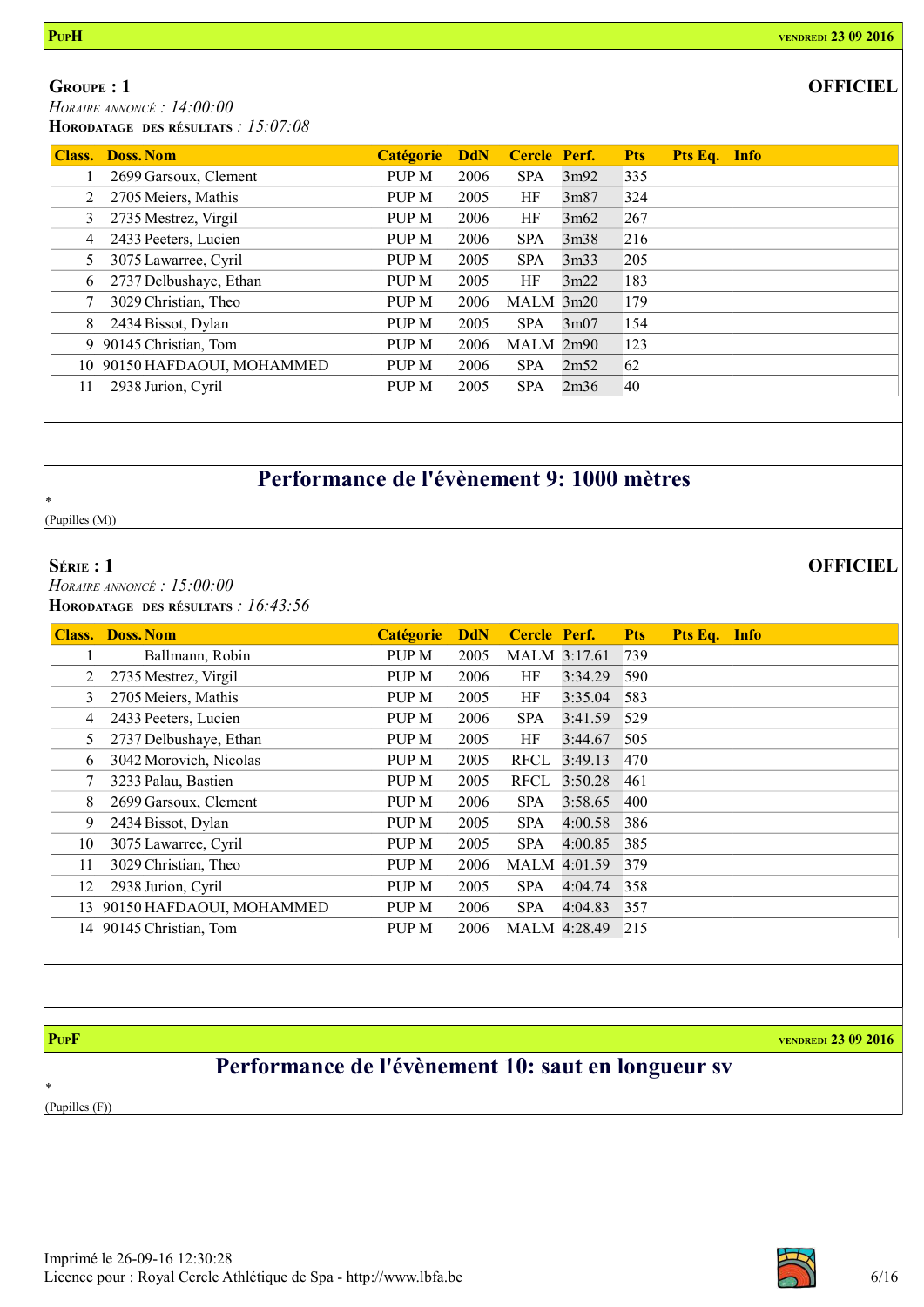#### PUPF

**OFFICIEL** 

**OFFICIEL** 

**OFFICIEL** 

### **GROUPE: 1**

HORAIRE ANNONCÉ :  $13:00:00$ HORODATAGE DES RÉSULTATS : 13:24:28

|   | <b>Class. Doss. Nom</b>   |                  |      |             |      |     | Catégorie DdN Cercle Perf. Pts Pts Eq. Info |
|---|---------------------------|------------------|------|-------------|------|-----|---------------------------------------------|
|   | 4980 Blaise, Manon        | PUP <sub>F</sub> | 2005 | HF          | 3m57 | 256 |                                             |
|   | 5011 Ylieff, Fanny        | PUP <sub>F</sub> | 2005 | HF.         | 3m51 | 243 |                                             |
| 3 | 5292 Dethier, Emilie      | PUP <sub>F</sub> | 2005 | $MALM$ 3m47 |      | 234 |                                             |
| 4 | 5221 Poussart, Sarah-Line | PUP <sub>F</sub> | 2005 | <b>SPA</b>  | 3m41 | 222 |                                             |
|   | 5 4773 Wansart, Théa      | PUP <sub>F</sub> | 2005 | <b>SPA</b>  | 3m30 | 199 |                                             |
| 6 | 4966 Halleux, Norah       | PUP <sub>F</sub> | 2005 | <b>HERV</b> | 2m65 | 82  |                                             |

# Performance de l'évènement 11: lancer du disque 0,600kg

(Pupilles (F))

### **GROUPE: 1**

HORAIRE ANNONCÉ : 14:00:00 HORODATAGE DES RÉSULTATS : 15:26:55

| <b>Class. Doss. Nom</b>     |                  |      |                     | Catégorie DdN Cercle Perf. Pts Pts Eq. Info |
|-----------------------------|------------------|------|---------------------|---------------------------------------------|
| 4980 Blaise, Manon          | PUP <sub>F</sub> | 2005 | HF 14m27 181        |                                             |
| 2 5221 Poussart, Sarah-Line | PUP F            | 2005 | SPA 14m08 177       |                                             |
| 3 4966 Halleux, Norah       | PUP <sub>F</sub> |      | 2005 HERV 13m09 158 |                                             |
| 4 5011 Ylieff, Fanny        | PUP <sub>F</sub> | 2005 | HF 11m45 127        |                                             |

# Performance de l'évènement 12: 1000 mètres

(Pupilles (F))

### $S$ érie:  $1$ HORAIRE ANNONCÉ : 15:00:00 HORODATAGE DES RÉSULTATS : 16:43:18

|    | <b>Class. Doss. Nom</b>   | Catégorie DdN Cercle Perf. Pts Pts Eq. Info |      |            |                  |     |  |
|----|---------------------------|---------------------------------------------|------|------------|------------------|-----|--|
|    | 5011 Ylieff, Fanny        | PUP F                                       | 2005 | HF         | 3:35.80 577      |     |  |
|    | 4980 Blaise, Manon        | PUP F                                       | 2005 | HF         | 3:49.38          | 468 |  |
| 3  | 4773 Wansart, Théa        | PUP F                                       | 2005 | <b>SPA</b> | 3:50.96 456      |     |  |
| 4  | 5292 Dethier, Emilie      | PUP <sub>F</sub>                            | 2005 |            | MALM 3:51.84 450 |     |  |
|    | 5001 Delpire, Camille     | PUP F                                       | 2005 |            | RFCL 3:56.30 417 |     |  |
| 6. | 5221 Poussart, Sarah-Line | PUP F                                       | 2005 | <b>SPA</b> | 4:13.55          | 301 |  |
|    | 4966 Halleux, Norah       | PUP F                                       | 2005 |            | HERV 4:14.35 296 |     |  |

**M<sub>IN</sub>H** 

**VENDREDI 23 09 2016** 

## Performance de l'évènement 13: 300 mètres

(Minimes (M))

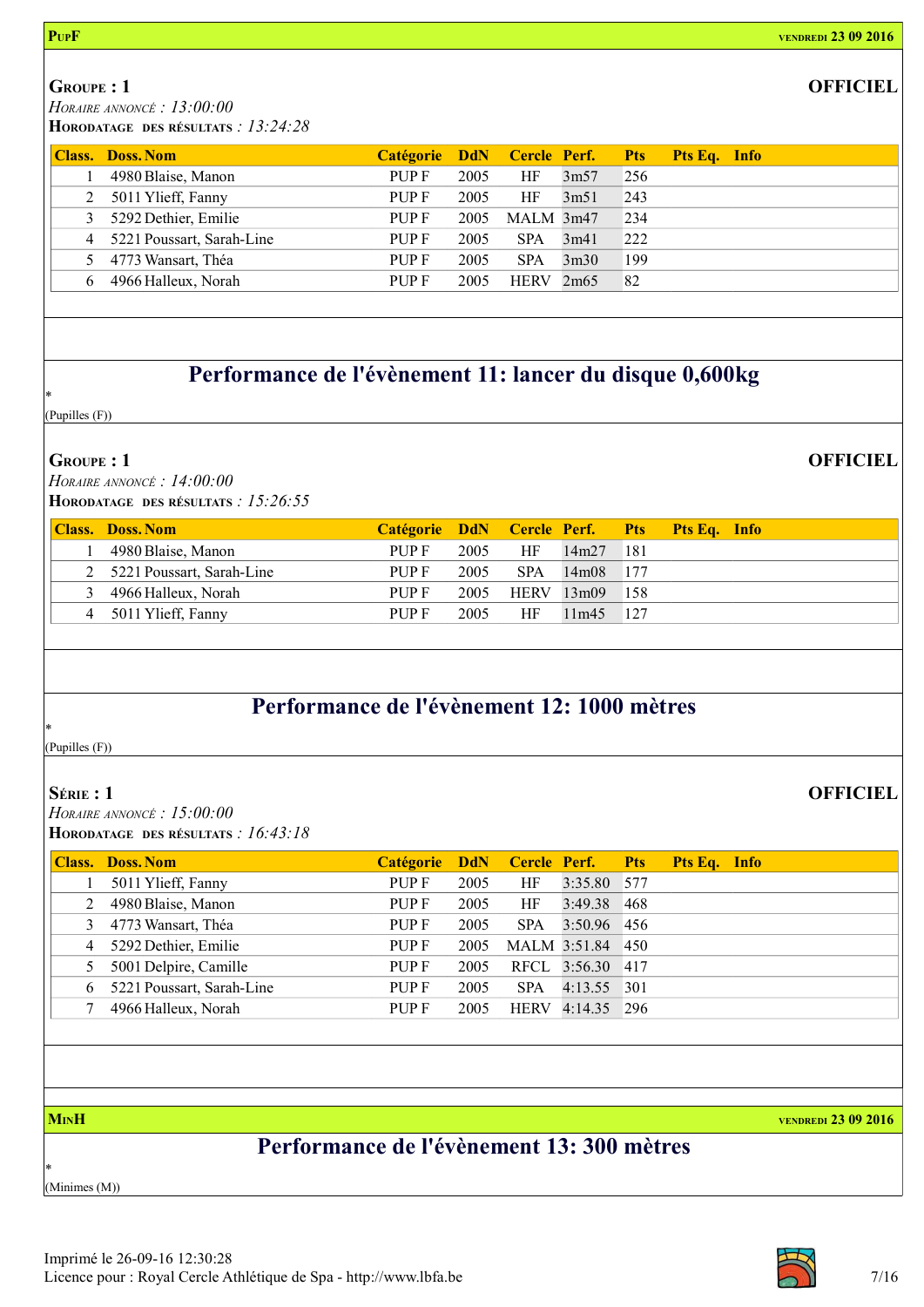#### **M<sub>IN</sub>H**

**OFFICIEL** 

## SÉRIE : 1

HORAIRE ANNONCÉ : 14:00:00 HORODATAGE DES RÉSULTATS : 15:47:59

| <b>Class. Doss. Nom</b>  | Catégorie DdN Cercle Perf. Pts Pts Eq. Info |      |           |       |     |  |
|--------------------------|---------------------------------------------|------|-----------|-------|-----|--|
| 1 5776 Thirion, Diego    | MIN M                                       | 2003 | HF        | 47.18 | 496 |  |
| 2 5741 Lemaire, Augustin | MIN M                                       | 2003 | SPA 50.77 |       | 357 |  |
| 3 90149 Spailier, Ulric  | MIN M                                       | 2004 | SPA 52.19 |       | 308 |  |
| 4 5872 Crepin, Yassin    | MIN M                                       | 2004 | HF        | 5638  | 182 |  |

## $S$ érie: 2

**OFFICIEL** 

**OFFICIEL** 

HORAIRE ANNONCÉ : 14:10:00

| <b>HORODATAGE DES RÉSULTATS</b> : $15:47:59$ |  |
|----------------------------------------------|--|
|                                              |  |

| <b>Class. Doss. Nom</b>      | Catégorie DdN Cercle Perf. Pts Pts Eq. Info |      |                 |     |  |
|------------------------------|---------------------------------------------|------|-----------------|-----|--|
| Grosjean, Jérémy             | $MIN M$ 2003                                |      | 49.17           | 417 |  |
| 2 5756 Charlet-Briart, Louis | $MIN M$ 2003                                |      | HF 51 13        | 345 |  |
| 3 5550 Asa, Erim             | MIN M                                       | 2004 | HERV 1:00.31 91 |     |  |

# Performance de l'évènement 14: lancer du disque 0,750kg

(Minimes (M))

## **GROUPE: 1**

HORAIRE ANNONCÉ : 14:45:00 HORODATAGE DES RÉSULTATS : 15:49:03

| 5485 Dohogne, Adrien       | MIN M                        | 2003 | <b>SPA</b>  | 20m76 |     |                                         |                     |
|----------------------------|------------------------------|------|-------------|-------|-----|-----------------------------------------|---------------------|
| 5756 Charlet-Briart, Louis | MIN M                        | 2003 | HF          | 19m36 | 282 |                                         |                     |
| Grosjean, Jérémy           | MIN M                        | 2003 |             | 18m07 | 256 |                                         |                     |
| 5776 Thirion, Diego        | MIN M                        | 2003 | HF          | 17m84 | 251 |                                         |                     |
| 5741 Lemaire, Augustin     | MIN M                        | 2003 | <b>SPA</b>  | 16m43 | 223 |                                         |                     |
| 5872 Crepin, Yassin        | MIN M                        | 2004 | HF          | 14m10 | 178 |                                         |                     |
| 5550 Asa, Erim             | MIN M                        | 2004 | <b>HERV</b> | 9m51  | 91  |                                         |                     |
|                            | <b>Class. Doss. Nom</b><br>2 |      |             |       |     | Catégorie DdN Cercle Perf. Pts<br>- 311 | <b>Pts Eq.</b> Info |

# Performance de l'évènement 15: saut en longueur sv

(Minimes (M))

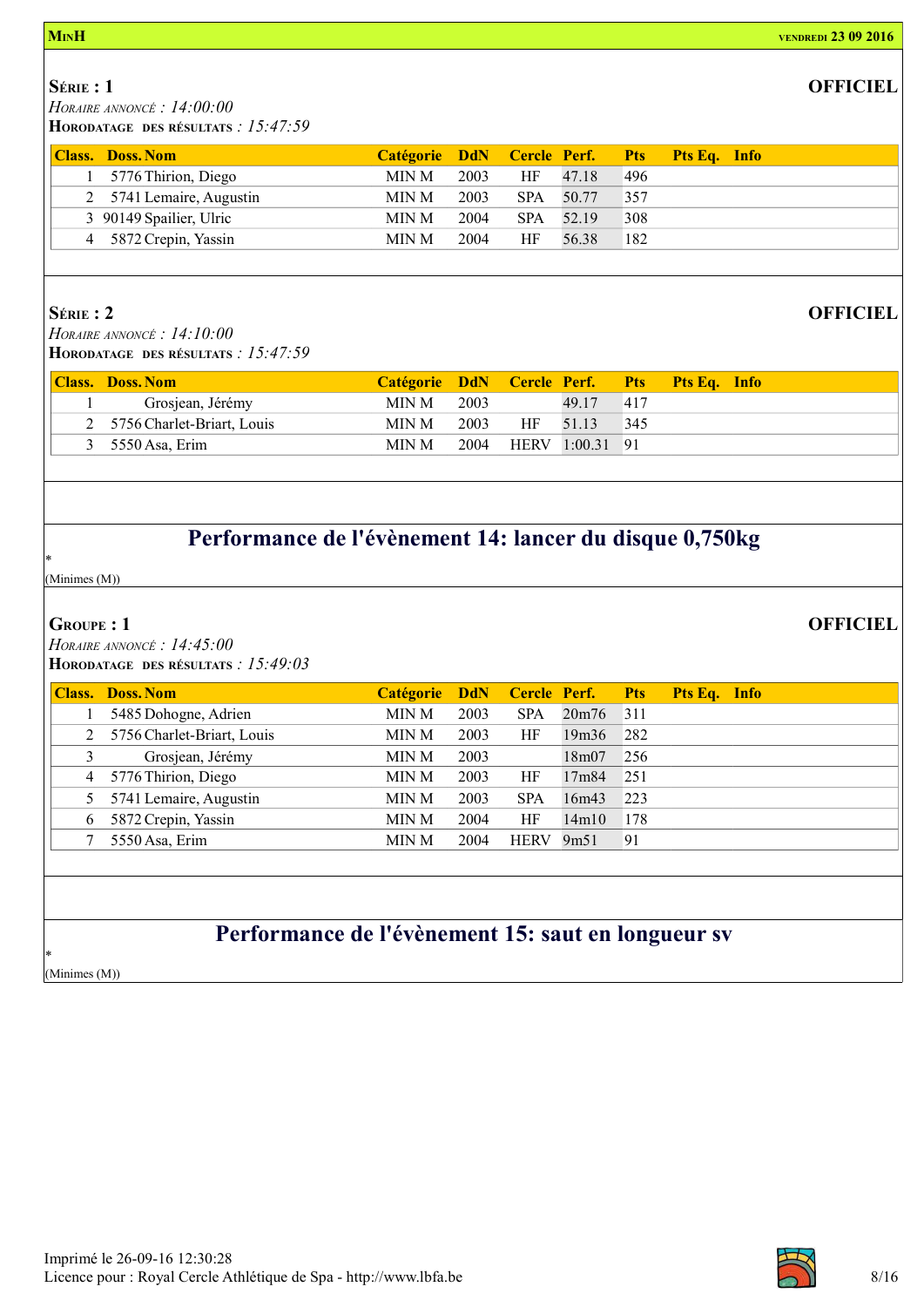#### **M<sub>IN</sub>H**

## **OFFICIEL**

**GROUPE: 1** 

HORAIRE ANNONCÉ : 15:30:00 HORODATAGE DES RÉSULTATS : 15:55:03

|                | <b>Class. Doss. Nom</b>    | Catégorie DdN Cercle Perf. |      |             |      | <b>Pts</b> | Pts Eq. Info |  |
|----------------|----------------------------|----------------------------|------|-------------|------|------------|--------------|--|
|                | 5776 Thirion, Diego        | MIN M                      | 2003 | ΗF          | 4m06 | 369        |              |  |
|                | 5756 Charlet-Briart, Louis | MIN M                      | 2003 | ΗF          | 3m85 | 319        |              |  |
| 3              | 5485 Dohogne, Adrien       | <b>MIN M</b>               | 2003 | <b>SPA</b>  | 3m73 | 292        |              |  |
| 4              | 5872 Crepin, Yassin        | MIN M                      | 2004 | ΗF          | 3m67 | 278        |              |  |
| 5 <sub>1</sub> | 5741 Lemaire, Augustin     | MIN M                      | 2003 | <b>SPA</b>  | 3m67 | 278        |              |  |
| 6              | 5550 Asa, Erim             | MIN M                      | 2004 | <b>HERV</b> | 3m30 | 199        |              |  |
|                | 7 90149 Spailier, Ulric    | MIN M                      | 2004 | <b>SPA</b>  | 3m05 | 151        |              |  |

**MINF** 

**VENDREDI 23 09 2016** 

**OFFICIEL** 

**OFFICIEL** 

# Performance de l'évènement 16: 300 mètres

 $(Minimes(F))$ 

## SÉRIE : 1

HORAIRE ANNONCÉ :  $13:45:00$ HORODATAGE DES RÉSULTATS : 13:48:50

| <b>Class. Doss. Nom</b> |       |      |            |       | Catégorie DdN Cercle Perf. Pts Pts Eq. Info |
|-------------------------|-------|------|------------|-------|---------------------------------------------|
| 7838 Demartin, Zehab    | MIN F | 2003 | <b>SPA</b> | 46.54 | 523                                         |
| 7605 Gabriel, Manon     | MIN F | 2004 | ΗF         | 49 72 | 396                                         |
| 3 7692 Masuy, Zoé       | MIN F | 2004 | <b>SPA</b> | 51 33 | 338                                         |
| 4 7373 Monfort, Olivia  | MIN F | 2003 | <b>SPA</b> | 52.66 | 293                                         |
| 5 8137 Beauve, Anais    | MIN F | 2004 | <b>SPA</b> | 54.44 | 237                                         |

# Performance de l'évènement 17: saut en longueur sv

(Minimes (F))

## **GROUPE: 1**

HORAIRE ANNONCÉ : 14:45:00 HORODATAGE DES RÉSULTATS : 15:50:06

| <b>Class. Doss. Nom</b> |       |      |            |      |     | Catégorie DdN Cercle Perf. Pts Pts Eq. Info |
|-------------------------|-------|------|------------|------|-----|---------------------------------------------|
| 7838 Demartin, Zehab    | MIN F | 2003 | <b>SPA</b> | 4m20 | 403 |                                             |
| 2 7605 Gabriel, Manon   | MIN F | 2004 | ΗF         | 3m98 | 350 |                                             |
| 3 7692 Masuy, Zoé       | MIN F | 2004 | <b>SPA</b> | 3m97 | 347 |                                             |
| 4 7373 Monfort, Olivia  | MIN F | 2003 | <b>SPA</b> | 3m86 | 321 |                                             |
| 8137 Beauve, Anais      | MIN F | 2004 | <b>SPA</b> | 3m28 | 195 |                                             |

# Performance de l'évènement 18: lancer du disque 0,750kg

(Minimes (F))

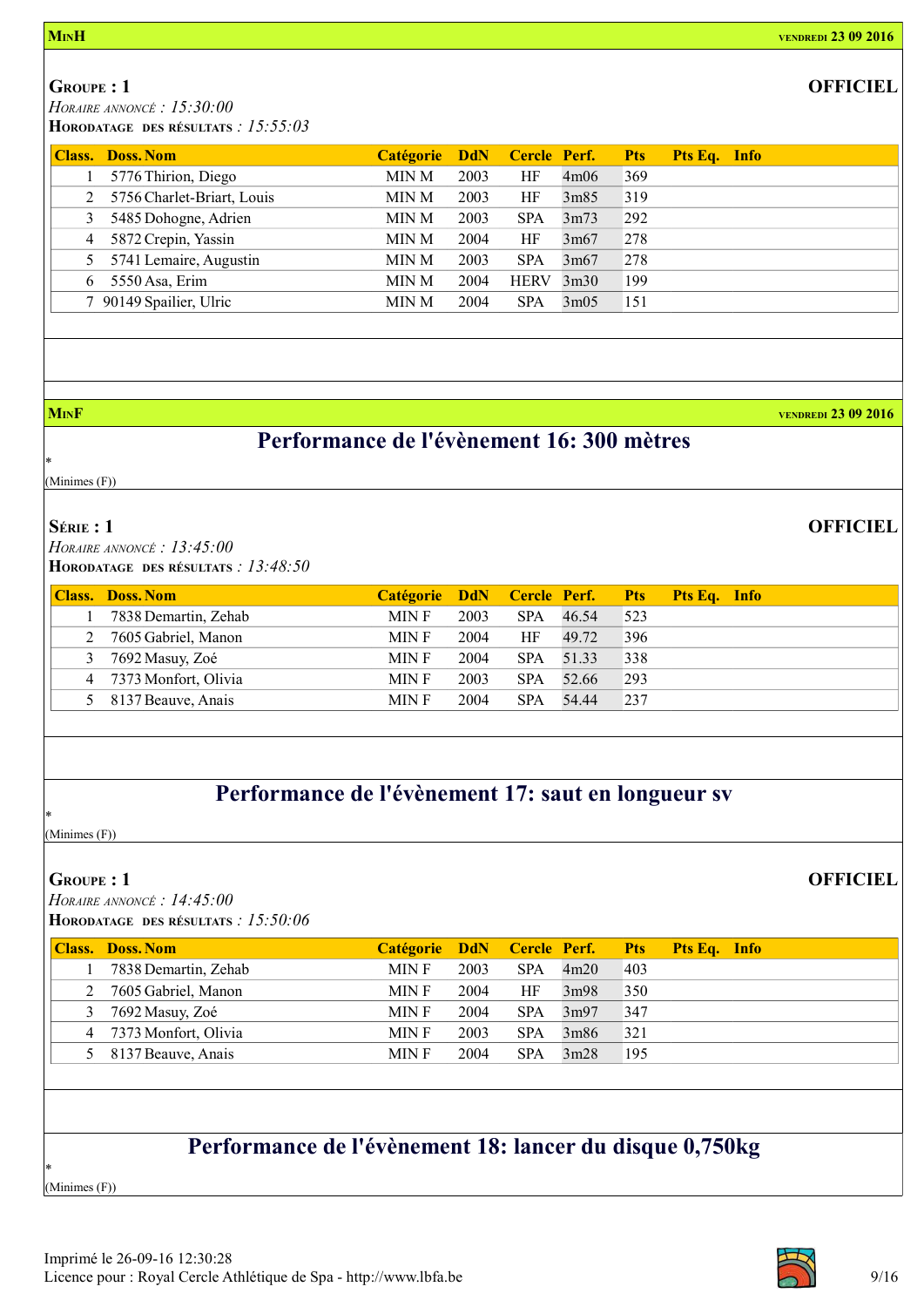#### **M<sub>IN</sub>F**

**OFFICIEL** 

### **GROUPE: 1**

HORAIRE ANNONCÉ : 15:30:00 HORODATAGE DES RÉSULTATS : 15:56:09

|   | <b>Class. Doss. Nom</b> | Catégorie DdN Cercle Perf. Pts Pts Eq. Info |      |            |           |       |  |
|---|-------------------------|---------------------------------------------|------|------------|-----------|-------|--|
|   | 7605 Gabriel, Manon     | MIN F                                       | 2004 | <b>HF</b>  | 16m85     | 232   |  |
|   | 7692 Masuy, Zoé         | MIN F                                       | 2004 | <b>SPA</b> | 14m91 193 |       |  |
|   | 3 7373 Monfort, Olivia  | MIN F                                       | 2003 | <b>SPA</b> | 13m36     | - 163 |  |
| 4 | 7838 Demartin, Zehab    | MIN F                                       | 2003 | <b>SPA</b> | 11m61     | 130   |  |
|   | 5 8137 Beauve, Anais    | MIN F                                       | 2004 | <b>SPA</b> | 8m78      | 78    |  |
|   |                         |                                             |      |            |           |       |  |

 $CADH$ 



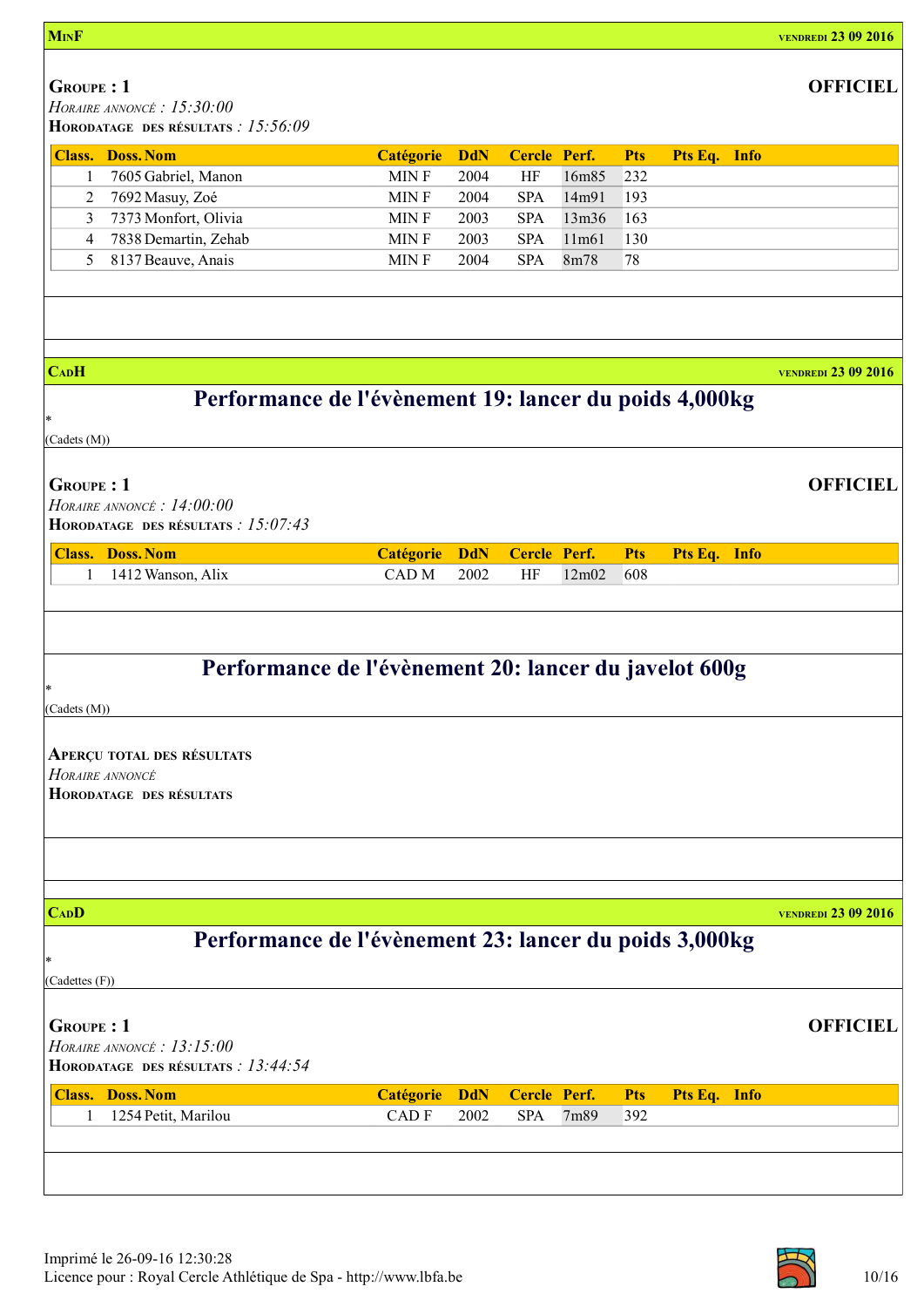**OFFICIEL** 

# Performance de l'évènement 24: lancer du javelot 500g

(Cadettes (F))

### **GROUPE: 1**

HORAIRE ANNONCÉ :  $17:00:00$ HORODATAGE DES RÉSULTATS : 17:19:18

| 1254 Petit, Marilou<br>$SPA$ 18m39<br>2002<br>259<br>CAD F<br>2 1490 Magis, Louise<br>2001<br>17m67 246<br>HF.<br>CAD F | <b>Class. Doss. Nom</b> | Catégorie DdN Cercle Perf. Pts Pts Eq. Info |  |  |  |  |
|-------------------------------------------------------------------------------------------------------------------------|-------------------------|---------------------------------------------|--|--|--|--|
|                                                                                                                         |                         |                                             |  |  |  |  |
|                                                                                                                         |                         |                                             |  |  |  |  |
| 3 1466 Albert, Amélie<br>15m88 213<br>2001<br>HF<br>CAD F                                                               |                         |                                             |  |  |  |  |
| 4 1251 Wansart, Lise<br>$15m26$ 201<br>2002<br><b>SPA</b><br>CAD F                                                      |                         |                                             |  |  |  |  |

**ScoH** 

**VENDREDI 23 09 2016** 

**VENDREDI 23 09 2016** 

**OFFICIEL** 

# Performance de l'évènement 21: lancer du poids 5,000kg

(Scolaires (M))

### **APERCU TOTAL DES RÉSULTATS**

HORAIRE ANNONCÉ

HORODATAGE DES RÉSULTATS

## Performance de l'évènement 22: lancer du javelot 700g

(Scolaires (M))

**APERCU TOTAL DES RÉSULTATS** HORAIRE ANNONCÉ HORODATAGE DES RÉSULTATS

**ScoD** 

# Performance de l'évènement 25: lancer du poids 3,000kg

(Scolaires (F))

## **GROUPE: 1**

HORAIRE ANNONCÉ : 13:15:00 HORODATAGE DES RÉSULTATS : 13:43:52

| <b>Class. Doss. Nom</b> | Catégorie DdN Cercle Perf. Pts Pts Eq. Info |  |  |  |
|-------------------------|---------------------------------------------|--|--|--|
| 1 3280 Ruzziconi, Clara | SCOF 2000 HERV 9m77 514                     |  |  |  |
|                         |                                             |  |  |  |

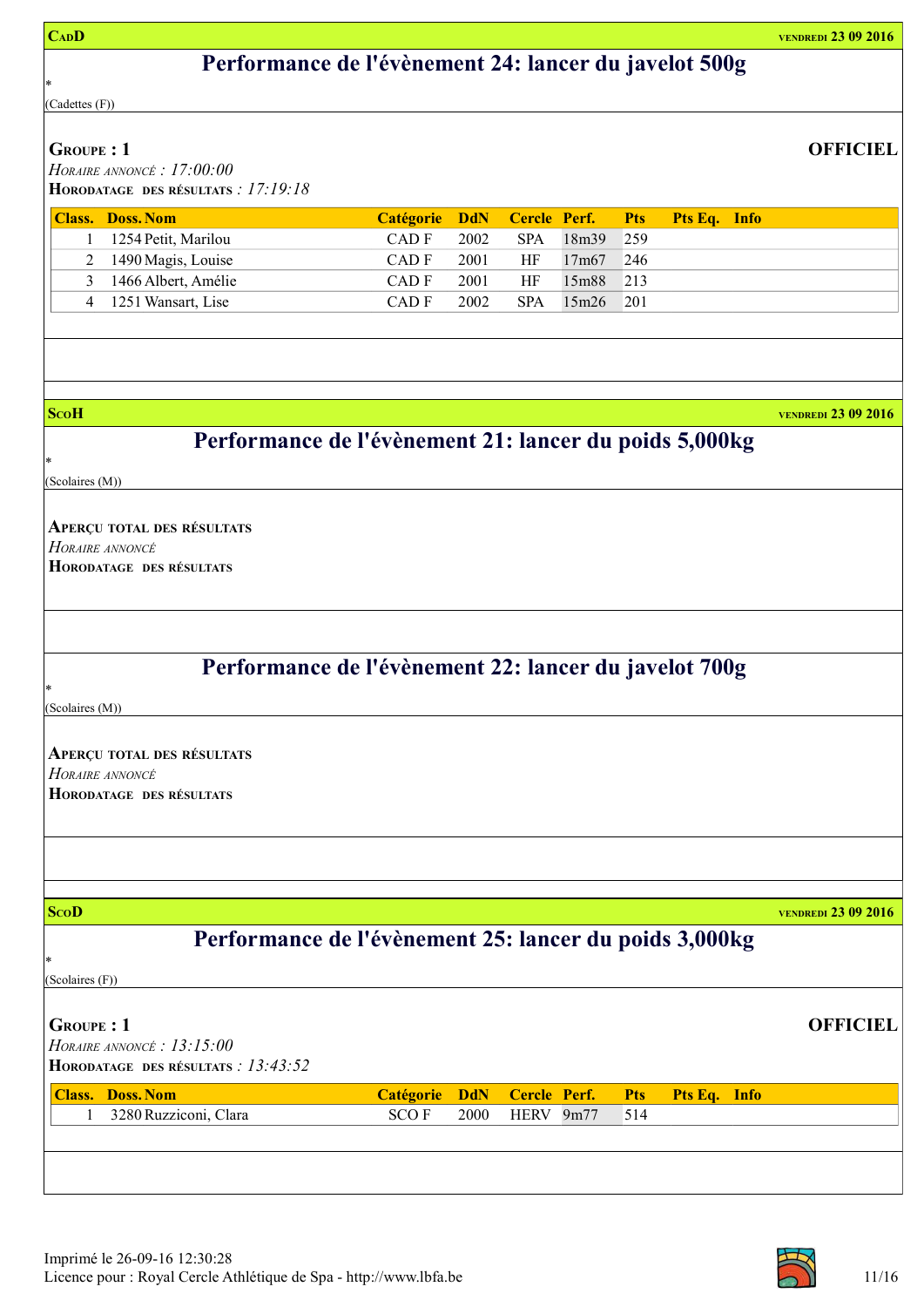| <b>ScoD</b>                                            |                  |            |              |            |            |              | <b>VENDREDI</b> 23 09 2016 |
|--------------------------------------------------------|------------------|------------|--------------|------------|------------|--------------|----------------------------|
| Performance de l'évènement 26: lancer du javelot 500g  |                  |            |              |            |            |              |                            |
| $\ast$                                                 |                  |            |              |            |            |              |                            |
| (Scolaires (F))                                        |                  |            |              |            |            |              |                            |
| <b>GROUPE: 1</b>                                       |                  |            |              |            |            |              | <b>OFFICIEL</b>            |
| HORAIRE ANNONCÉ : 17:00:00                             |                  |            |              |            |            |              |                            |
| HORODATAGE DES RÉSULTATS : 17:18:12                    |                  |            |              |            |            |              |                            |
| <b>Class. Doss. Nom</b>                                | <b>Catégorie</b> | <b>DdN</b> | Cercle Perf. |            | <b>Pts</b> | Pts Eq. Info |                            |
| 3280 Ruzziconi, Clara<br>$\mathbf{1}$                  | <b>SCOF</b>      | 2000       |              | HERV 26m28 | 406        |              |                            |
|                                                        |                  |            |              |            |            |              |                            |
|                                                        |                  |            |              |            |            |              |                            |
|                                                        |                  |            |              |            |            |              |                            |
| <b>JUNH</b>                                            |                  |            |              |            |            |              | <b>VENDREDI 23 09 2016</b> |
| Performance de l'évènement 27: lancer du poids 6,000kg |                  |            |              |            |            |              |                            |
|                                                        |                  |            |              |            |            |              |                            |
| (Juniors $(M)$ )                                       |                  |            |              |            |            |              |                            |
|                                                        |                  |            |              |            |            |              |                            |
| APERÇU TOTAL DES RÉSULTATS                             |                  |            |              |            |            |              |                            |
| HORAIRE ANNONCÉ<br>HORODATAGE DES RÉSULTATS            |                  |            |              |            |            |              |                            |
|                                                        |                  |            |              |            |            |              |                            |
|                                                        |                  |            |              |            |            |              |                            |
|                                                        |                  |            |              |            |            |              |                            |
| Performance de l'évènement 28: lancer du javelot 800g  |                  |            |              |            |            |              |                            |
|                                                        |                  |            |              |            |            |              |                            |
| (Juniors (M))                                          |                  |            |              |            |            |              |                            |
|                                                        |                  |            |              |            |            |              |                            |
| APERÇU TOTAL DES RÉSULTATS                             |                  |            |              |            |            |              |                            |
| Horaire annoncé<br>HORODATAGE DES RÉSULTATS            |                  |            |              |            |            |              |                            |
|                                                        |                  |            |              |            |            |              |                            |
|                                                        |                  |            |              |            |            |              |                            |
|                                                        |                  |            |              |            |            |              |                            |
|                                                        |                  |            |              |            |            |              |                            |
| <b>JUND</b>                                            |                  |            |              |            |            |              | <b>VENDREDI 23 09 2016</b> |
| Performance de l'évènement 31: lancer du poids 4,000kg |                  |            |              |            |            |              |                            |
|                                                        |                  |            |              |            |            |              |                            |
| (Juniores (F))                                         |                  |            |              |            |            |              |                            |
|                                                        |                  |            |              |            |            |              |                            |
| APERÇU TOTAL DES RÉSULTATS<br>HORAIRE ANNONCÉ          |                  |            |              |            |            |              |                            |
| HORODATAGE DES RÉSULTATS                               |                  |            |              |            |            |              |                            |
|                                                        |                  |            |              |            |            |              |                            |
|                                                        |                  |            |              |            |            |              |                            |
|                                                        |                  |            |              |            |            |              |                            |
| Performance de l'évènement 32: lancer du javelot 600g  |                  |            |              |            |            |              |                            |
|                                                        |                  |            |              |            |            |              |                            |
| (Juniores $(F)$ )                                      |                  |            |              |            |            |              |                            |

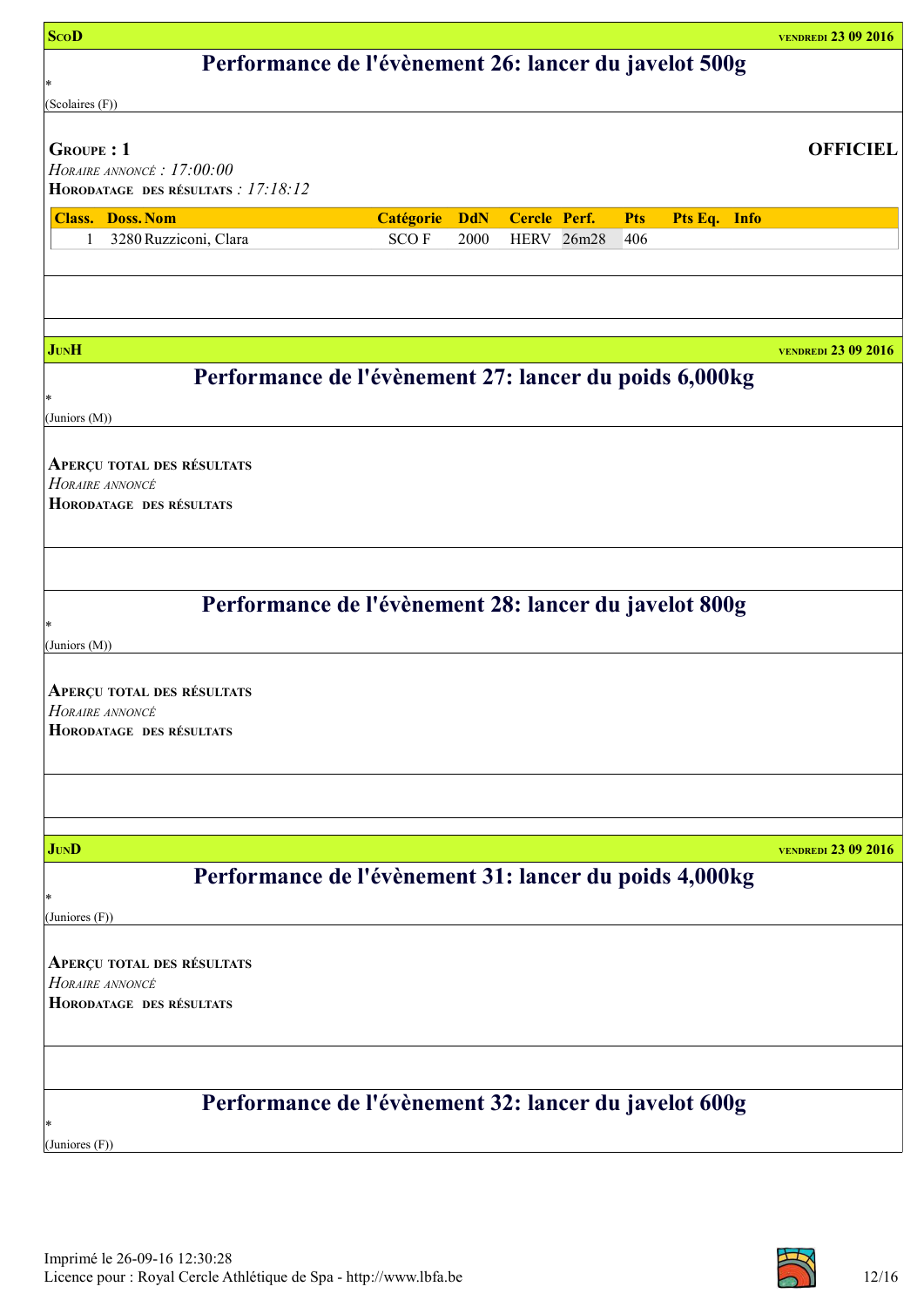| <b>JUND</b>                                            | <b>VENDREDI 23 09 2016</b> |
|--------------------------------------------------------|----------------------------|
|                                                        |                            |
| <b>APERÇU TOTAL DES RÉSULTATS</b>                      |                            |
| HORAIRE ANNONCÉ                                        |                            |
| HORODATAGE DES RÉSULTATS                               |                            |
|                                                        |                            |
|                                                        |                            |
|                                                        |                            |
| <b>SENH</b>                                            | <b>VENDREDI 23 09 2016</b> |
|                                                        |                            |
| Performance de l'évènement 29: lancer du poids 7,260kg |                            |
| (Seniors (M))                                          |                            |
|                                                        |                            |
| APERÇU TOTAL DES RÉSULTATS                             |                            |
| HORAIRE ANNONCÉ                                        |                            |
| HORODATAGE DES RÉSULTATS                               |                            |
|                                                        |                            |
|                                                        |                            |
|                                                        |                            |
| Performance de l'évènement 30: lancer du javelot 800g  |                            |
|                                                        |                            |
| (Seniors (M))                                          |                            |
|                                                        |                            |
| APERÇU TOTAL DES RÉSULTATS                             |                            |
| HORAIRE ANNONCÉ                                        |                            |
| HORODATAGE DES RÉSULTATS                               |                            |
|                                                        |                            |
|                                                        |                            |
|                                                        |                            |
|                                                        |                            |
| <b>SEND</b>                                            | <b>VENDREDI 23 09 2016</b> |
| Performance de l'évènement 33: lancer du poids 4,000kg |                            |
|                                                        |                            |
| (Seniores (F))                                         |                            |
|                                                        |                            |
| APERÇU TOTAL DES RÉSULTATS                             |                            |
| HORAIRE ANNONCÉ                                        |                            |
| HORODATAGE DES RÉSULTATS                               |                            |
|                                                        |                            |
|                                                        |                            |
|                                                        |                            |
| Performance de l'évènement 34: lancer du javelot 600g  |                            |
|                                                        |                            |
| (Seniores (F))                                         |                            |
|                                                        |                            |
| APERÇU TOTAL DES RÉSULTATS                             |                            |
| HORAIRE ANNONCÉ                                        |                            |
| HORODATAGE DES RÉSULTATS                               |                            |
|                                                        |                            |
|                                                        |                            |
|                                                        |                            |

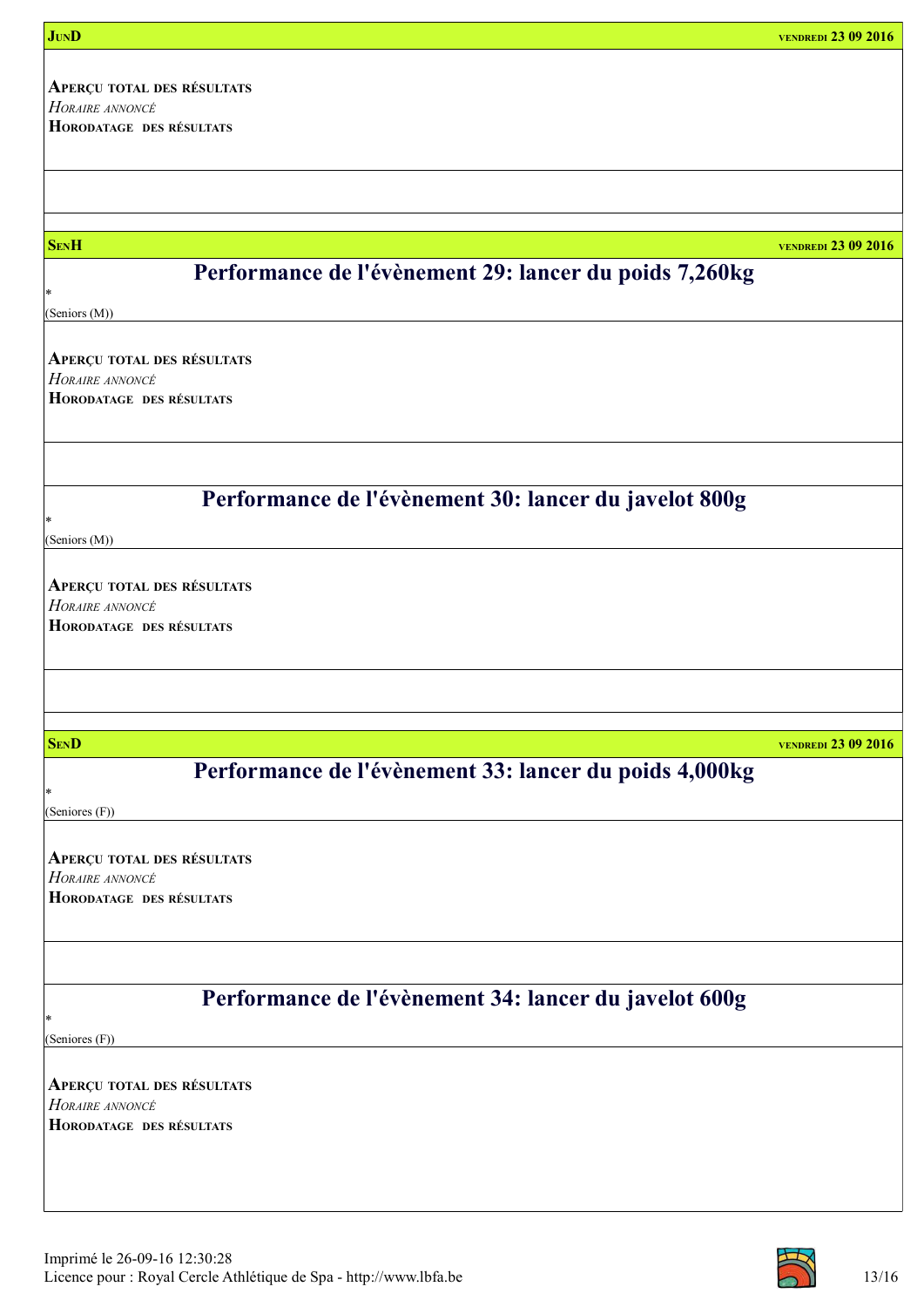**TCH** 

#### **VENDREDI 23 09 2016**

**OFFICIEL** 

# Performance de l'évènement 35: saut a la perche

(Toutes catégories (M))

### **GROUPE: 1**

HORAIRE ANNONCÉ :  $14:30:00$ HORODATAGE DES RÉSULTATS : 16:02:45

| <b>Class. Doss. Nom</b>    |       |      |                  |      |     | Catégorie DdN Cercle Perf. Pts Pts Eq. Info |
|----------------------------|-------|------|------------------|------|-----|---------------------------------------------|
| 1 3192 Jacquemin, Julien   | SCO M | 2000 | FCHA 4m00        |      | 617 |                                             |
| 2 2746 Schauwers, François | SEN M | 1996 | $SPA \quad 3m60$ |      | 509 |                                             |
| 3 7116 Renkin, Jean-Paul   | M50   | 1964 | HERV 3m40        |      | 457 |                                             |
| 4 6103 Wallstroem, Olivier | M45   | 1970 | <b>SPA</b>       | 2m40 | 220 |                                             |

# Performance de l'évènement 36: 200 mètres

(Toutes catégories (M))

### $S$ érie : 1

HORAIRE ANNONCÉ : 15:30:00 HORODATAGE DES RÉSULTATS : 16:09:58

| <b>Class. Doss. Nom</b>    |              |      |                 |      | Catégorie DdN Cercle Perf. Pts Pts Eq. Info |
|----------------------------|--------------|------|-----------------|------|---------------------------------------------|
| 1 2746 Schauwers, François | SEN M        |      | 1996 SPA 23.81  | 710  |                                             |
| 2 2929 Ahn, Colin          | SCO M        | 2000 | LACE 24.53      | -646 |                                             |
| 3 592 Zune, Clementin      | <b>JUN M</b> | 1997 | SPA 24.85       | 619  |                                             |
| 4 1210 Bovy, Arthur        | CAD M        |      | 2002 RFCL 27.63 | 402  |                                             |

## $S$ érie: 2

HORAIRE ANNONCÉ : 15:40:00 HORODATAGE DES RÉSULTATS : 16:09:58

| <b>Class. Doss. Nom</b>  | Catégorie DdN Cercle Perf. Pts Pts Eq. Info |      |           |     |  |
|--------------------------|---------------------------------------------|------|-----------|-----|--|
| 3483 Loucou, Yann        | SEN M 1996 SER 24.20                        |      |           | 675 |  |
| 2 3061 Havard, Thomas    | SCO M                                       | 2000 | SPA 25.28 | 583 |  |
| 3 769 Georges, Alexandre | JUN M                                       | 1998 | SPA 25.50 | 564 |  |

# Performance de l'évènement 37: 2000 mètres

(Toutes catégories (M))



# **OFFICIEL**

**OFFICIEL** 

 $V_{ENT}$ : +1.0 m/s

 $V_{ENT}$ : +0.0 m/s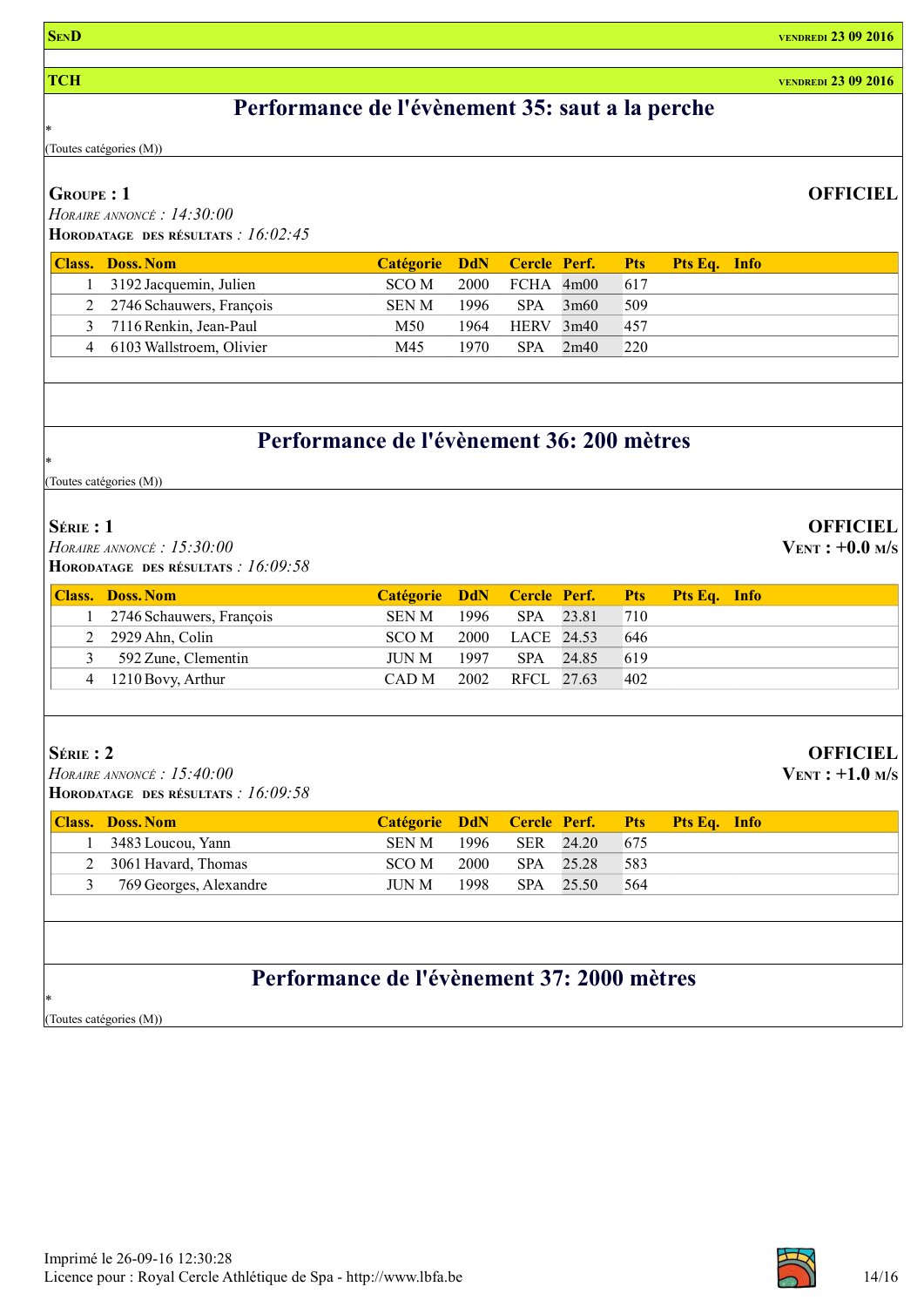#### **TCH**

**OFFICIEL** 

**OFFICIEL** 

**VENDREDI 23 09 2016** 

**OFFICIEL** 

### SÉRIE : 1

HORAIRE ANNONCÉ : 16:15:00 HORODATAGE DES RÉSULTATS : 16:47:35

| <b>Class.</b>  | Doss, Nom                | <b>Catégorie</b> | <b>DdN</b> | Cercle Perf. |                   | <b>Pts</b> | Pts Eq. Info |  |
|----------------|--------------------------|------------------|------------|--------------|-------------------|------------|--------------|--|
|                |                          |                  |            |              |                   |            |              |  |
|                | 2943 Hendricks, Victor   | <b>SCOM</b>      | 2000       |              | MALM 5:58.54 0    |            |              |  |
| 2              | 1404 Schauwers, Antoine  | CAD M            | 2001       | <b>SPA</b>   | 5:59.38 0         |            |              |  |
| 3              | 3247 Collard, Arnaud     | SCO M            | 2000       | <b>HERV</b>  | $6:01.70$ 0       |            |              |  |
| $\overline{4}$ | 773 Lakbiri, Mehdi°      | JUN M            | 1997       |              | MALM 6:08.09 0    |            |              |  |
| 5              | 3186 Dôme, Felix         | <b>SCOM</b>      | 1999       |              | LACE 6:15.77 0    |            |              |  |
| 6              | 358 Lejeune, Jens        | CAD M            | 2001       | <b>FLAC</b>  | $6:16.41 \quad 0$ |            |              |  |
|                | 1264 Querinjean, Ruben   | CAD M            | 2001       |              | MALM 6:16.85 0    |            |              |  |
| 8              | 3097 Sevrin, Maxime      | <b>SENM</b>      | 1990       | <b>SPA</b>   | $6:53.67$ 0       |            |              |  |
| 9              | 2913 Kayihura, Jean-Ides | <b>SENM</b>      | 1983       | <b>SPA</b>   | $6:55.29$ 0       |            |              |  |
| 10             | 1212 Bovy, Victor        | CAD M            | 2002       | <b>RFCL</b>  | $7:39.19$ 0       |            |              |  |
| 12             | 1202 Courard, Baptiste   | CAD M            | 2001       | <b>SPA</b>   | $8:19.07$ 0       |            |              |  |
|                | 6458 Pignolet, Luc       | M55              | 1956       | <b>ARCH</b>  |                   | 0          |              |  |

# Performance de l'évènement 38: triple-saut

(Toutes catégories (M))

## **GROUPE: 1**

HORAIRE ANNONCÉ : 17:00:00 HORODATAGE DES RÉSULTATS : 17:28:36

|   | <b>Class. Doss. Nom</b>  | Catégorie DdN Cercle Perf. Pts |      |             |                             | Pts Eq. Info |  |
|---|--------------------------|--------------------------------|------|-------------|-----------------------------|--------------|--|
|   | 3483 Loucou, Yann        | <b>SENM</b>                    | 1996 | <b>SER</b>  | $13m10$ 0<br>$+0.3$ m/s     |              |  |
|   | 2 3217 Kempeneers, Sacha | SCO M                          | 2000 | <b>HERV</b> | $13m09$ 0<br>$+1.5m/s$      |              |  |
| 3 | 2937 Kevelaer, Grégoire  | SCO M                          | 1999 | <b>HERV</b> | $12m78$ 0<br>$+1.4m/s$      |              |  |
| 4 | 358 Lejeune, Jens        | CAD M                          | 2001 |             | $FLAC$ 11m33 0<br>$-0.8m/s$ |              |  |

#### **TCD**

# Performance de l'évènement 39: saut a la perche

(Toutes catégories (F))

## **GROUPE: 1**

HORAIRE ANNONCÉ : 14:30:00 HORODATAGE DES RÉSULTATS : 16:03:49

| <b>Class. Doss. Nom</b> | Catégorie DdN Cercle Perf. Pts Pts Eq. Info |                |       |  |
|-------------------------|---------------------------------------------|----------------|-------|--|
| 3611 Plunus, Séverine   | W35                                         | 1979 HERV 3m00 | - 563 |  |
| 2 4237 Lilien, Anouk    | W35.                                        | 1978 RFCL 2m60 | - 417 |  |